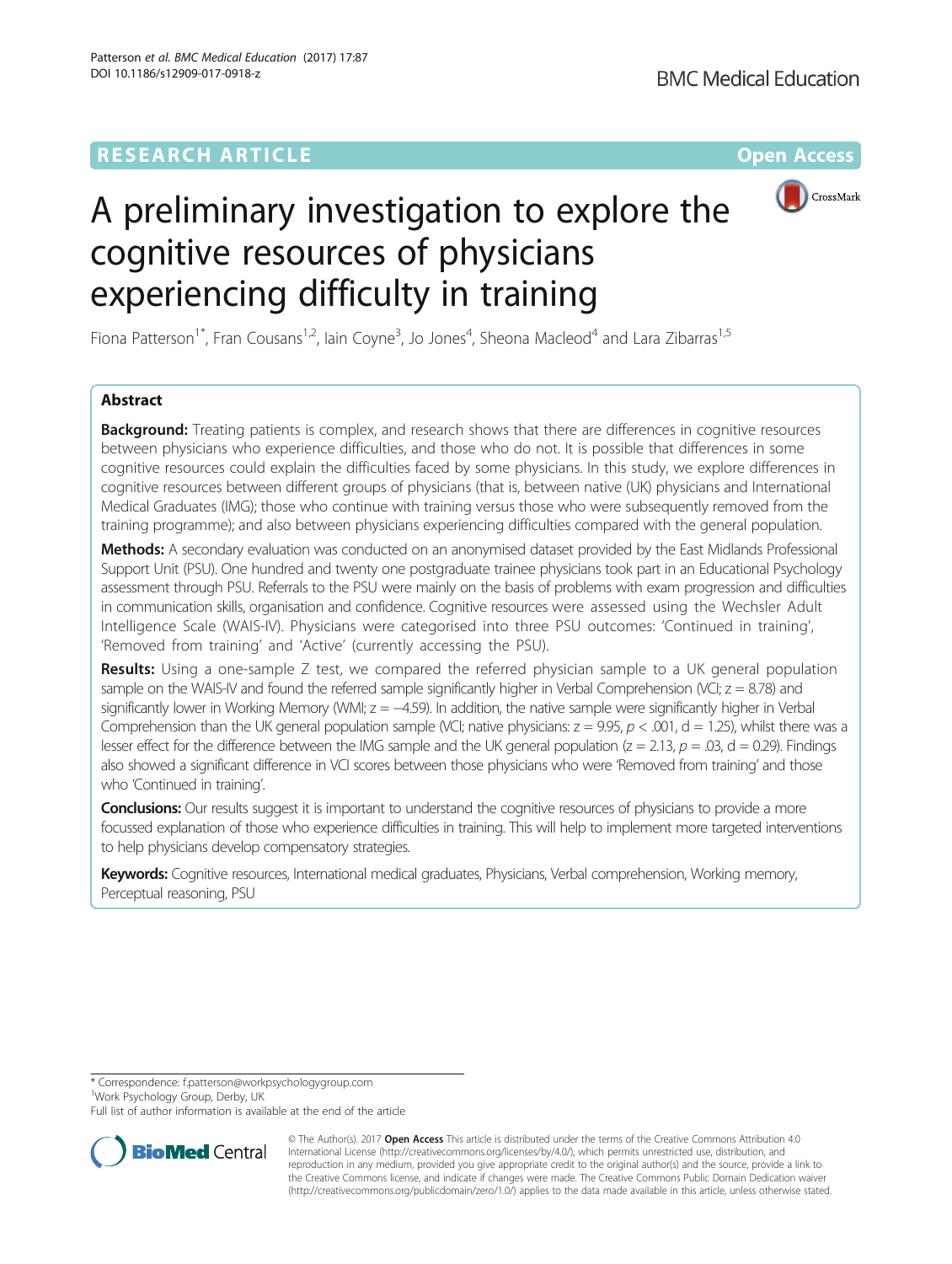## Background

During medical education, training and clinical practice, some physicians experience difficulty [\[1](#page-7-0)]. It is important to understand potential causes of difficulty, implement interventions, and support physicians through this process [[2\]](#page-7-0), since if they are not identified and supported, there may be negative consequences for their practice, patient care and safety. Across a range of medical specialties, physicians' competence, and thus quality of patient care, is related to cognitive resources [[3](#page-7-0)–[6](#page-7-0)]. In essence the brain has finite processing power for various cognitive resources such as memory, attention and recognition and therefore as tasks become harder, performance can degrade [\[7](#page-7-0)]. In medicine, substantial cognitive resources are needed to learn the knowledge required to complete medical training and then apply this knowledge into clinical practice [\[8\]](#page-7-0). Similarly, once training has been completed, the rapid pace of development in medicine means that qualified doctors must constantly update their knowledge.

Previous research shows there are differences in cognitive resources between physicians who experience difficulties in training and clinical practice, and those who do not [\[9](#page-7-0)–[11\]](#page-7-0). For example, Perry [\[12](#page-7-0)] found that physicians referred for remedial action scored significantly lower than a comparison group on a wide variety of cognitive ability tests; including picture arrangement, numerical attention and complex figure learning. Similarly, Yao and Wright [\[13](#page-7-0)] found that the three most common physician deficiencies related to cognitive resources (e.g. poor clinical judgement, insufficient medical knowledge, and inefficient use of time), leading to significant gaps in basic clinical knowledge, diagnoses and management of patients. There have been several different explanatory frameworks put forward to explain difficulties faced by both physicians [[2, 14, 15](#page-7-0)] and medical students [[16](#page-7-0)– [19\]](#page-7-0), and these have included not only cognitive resources, but also factors such as personal circumstance, learning style, personality and experience. Existing research suggests that differences in cognitive resources may provide an explanation for some of the difficulties faced by physicians. Some frameworks attempt to classify cognitive resource difficulties, with an aim to understand causality and guide trainers in effectively supporting physicians [[20](#page-7-0)–[22](#page-8-0)]. However, researchers have not yet converged on a set of cognitive resources that relate specifically to experiencing difficulty in medical training or clinical practice.

The Wechsler Adult Intelligence Scale (WAIS-IV) is one way of understanding a person's cognitive resources. Intelligence as originally defined by Wechsler [[23](#page-8-0)] is the "capacity to act purposefully, to think rationally, and to deal effectively with his [or her] environment". The WAIS was designed based on intelligence theory, cognitive development and neuroscience and measures four key cognitive resources including verbal comprehension, perceptual reasoning, working memory and processing speed. Verbal Comprehension represents the ability to express thoughts verbally; to understand, analyse and interpret written information [[23](#page-8-0)]; Perceptual Reasoning includes nonverbal reasoning, spatial processing and visual perception; Working Memory represents the ability to hold several pieces of information in the mind at once, and to manipulate and use this information [[24](#page-8-0)], and Processing Speed relates to visual perception, scanning and hand-eye co-ordination [\[25\]](#page-8-0).

In practice, treating patients uses many cognitive resources: accurate and efficient information processing is required with sustained attention, rapid decision making, and skilled execution of relevant actions [\[8](#page-7-0)]. Physicians must do this whilst facing competing priorities, managing distractions and interruptions; adding to already challenging tasks [\[26\]](#page-8-0). It is plausible therefore that physicians in difficulty may differ on some of these important cognitive resources; for example, the demand placed on a physician's working memory (WM) is likely to be high; where WM provides temporary storage and manipulation of several pieces of information at once and so WM is needed for dealing competently with complex tasks [\[24](#page-8-0)]. A further consideration may be the additional cognitive resource demands required for physicians practicing in a second language [[24\]](#page-8-0). Large-scale, meta-analytic studies have found differences in training success between native and International Medical Graduate (IMG) physicians (as measured by postgraduate examinations), with IMGs performing less well in comparison to native graduates [\[27](#page-8-0)–[29\]](#page-8-0). As yet, there is no theoretical explanation for this phenomenon [\[28, 30](#page-8-0)] however, in developed countries there is continued dependence on IMGs to meet workforce needs [[31, 32](#page-8-0)]. Therefore, it is important for countries internationally to better understand barriers that IMGs may face in completing medical training and practice; for example, the extent to which this is due to differences in specific abilities related to IMGs working in a second language.

Indeed, research relating to cognitive resource allocation theories [[33\]](#page-8-0) would imply that IMGs practicing in a second language are likely to have significantly increased working memory (WM) demands; for example, needing to correctly translate when communicating with others. This effect may become more pronounced when working under stress and in environments with high demands for cognitive resources, as in a medical context [\[34](#page-8-0)]. High demands are placed on the WM of medical physicians practicing in their own language [\[35](#page-8-0)–[39](#page-8-0)], and those practicing in a second language may have the added burden of using WM capacity for translation processes. This in turn reduces the available WM capacity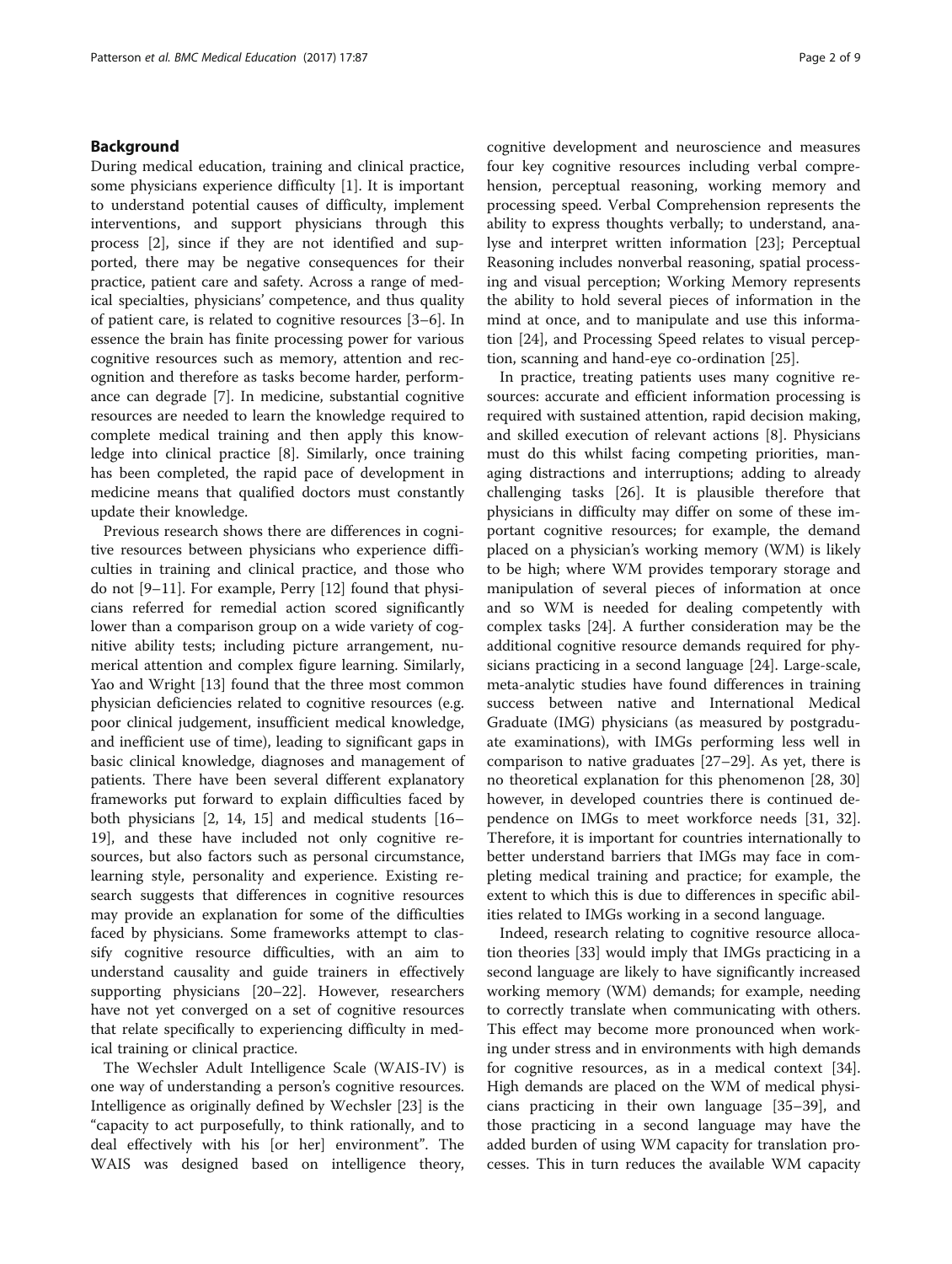allocated to medical tasks and problem solving. Arguably, there may be other explanations for poorer clinical performance of IMGs related to the passivity in learning style in some non-Western cultures (rather than the critical analysis and challenge-based approach to learning strategies in Western learning strategies, [[40](#page-8-0), [41](#page-8-0)]). This may make the problem-solving nature of clinical practice more challenging for IMGs practising in a foreign country than for native-trained doctors.

In summary, physicians' cognitive resources may significantly influence their performance in clinical practice. This study provides a preliminary examination of the cognitive resources of a sample of physicians referred for additional support due to experiencing difficulties. We address three key research questions:

- 1. Are there differences in cognitive resources between physicians experiencing difficulties compared with the general population?
- 2. Are there differences in cognitive resources between native (UK) physicians and IMGs?
- 3. Are there differences in cognitive resources between physicians who continued with training and those who were subsequently removed from the training programme?

## Method

## Setting

A secondary evaluation was conducted on an anonymised dataset provided by the East Midlands Training Support Service (TSS, as it was originally known at the time of the study) in the UK. TSS was a service provided by Health Education East Midlands for physicians having trouble with performance and progression in training. The dataset spanned from 2005 (when the TSS was established) to the end of May 2013. The TSS is now called the Professional Support Unit (PSU) so we will use this terminology throughout the rest of the paper. The PSU informs all users of the service that information about progression in training is gathered and that their data may be used for evaluation purposes. All data are stored in accordance with the Data Protection Act and were anonymised to remove identifying information.

## Participants and procedure

Data was available for 138 physicians who took part in an Educational Psychology assessment through PSU. Cognitive resources were assessed using the Wechsler Adult Intelligence Scale (WAIS). However, both WAIS-III and WAIS-IV were used during the period and given the changes between WAIS-III and WAIS-IV in calculating cognitive ability Index scores [\[25\]](#page-8-0) we used only data available from the WAIS-IV. Therefore 15 people were omitted from the dataset. This resulted in a sample of 123 participants, spanning the different years of postgraduate training, with the most common grade at the time of referral being specialty training year three  $(n = 44)$ , followed by specialty training year two  $(n = 23)$ , specialty training year four  $(n = 10)$  and core training year two  $(n = 10)$ , the rest of the sample  $(n = 36)$  included participants from foundation training, core training and specialty training. The sample included a mix of those who completed their medical qualification in the UK ( $N = 63$ ; 33 males, 30 females), and those who were IMGs ( $N = 60$ ; 39 males, 20 females); data was missing from one participant. For the IMG sample, countries where qualifications were obtained included India, Pakistan, Poland and Nigeria where English is likely to have been a second language. However, two participants were removed from the IMG sample since their places of qualification were New Zealand and Australia (meaning that English was unlikely to be a second language) resulting in  $N = 58$  participants; 37 males, 20 females, and one participant for which this data was missing. The final sample was 121 participants, comprising 70 males and 50 females (data was missing from  $n = 1$ ), with a mean age of 33.9 years (S.D. = 5.82 years). Referrals to the PSU were mainly based on problems with exam progression, difficulties in communication skills, organisation and confidence.

To compare our physician sample with a general population sample, we used the WAIS-IV UK validation sample, details of which can be obtained in the WAIS-IV manual [\[25](#page-8-0)]. This sample included 270 people (52.5% were female and 47.5% were male), their mean age was 44.33 years (S.D. = 19.14 years). The WAIS-IV manual highlights that this sample closely matches the adult population relating to distribution of demographic variables in terms of age, gender, ethnicity [\[25\]](#page-8-0).

To compare cognitive resource scores across successful/ unsuccessful training groups, physicians were categorised into groups of three possible PSU outcomes. 'Continued in training'  $(n = 57)$  represents those physicians who achieved Certificate of Completion of Training (CCT) and/or remained in the programme after receiving remedial support. 'Removed from training'  $(n = 15)$  represents those physicians who had their National Training Number removed, voluntarily left the programme, or were suspended by the UK's regulator (General Medical Council). Finally, 'Active'  $(n = 49)$  represents physicians currently in the system and accessing support through the PSU at the time the study was conducted.

## Measures

Physicians completed the WAIS-IV, which is designed to provide a detailed assessment of the cognitive resource of adolescents and adults aged between 16 to 90 years, and is used regularly in organisational and clinical settings. The WAIS assesses specific cognitive resources, and comprises four index scores: Verbal Comprehension Index (VCI; 92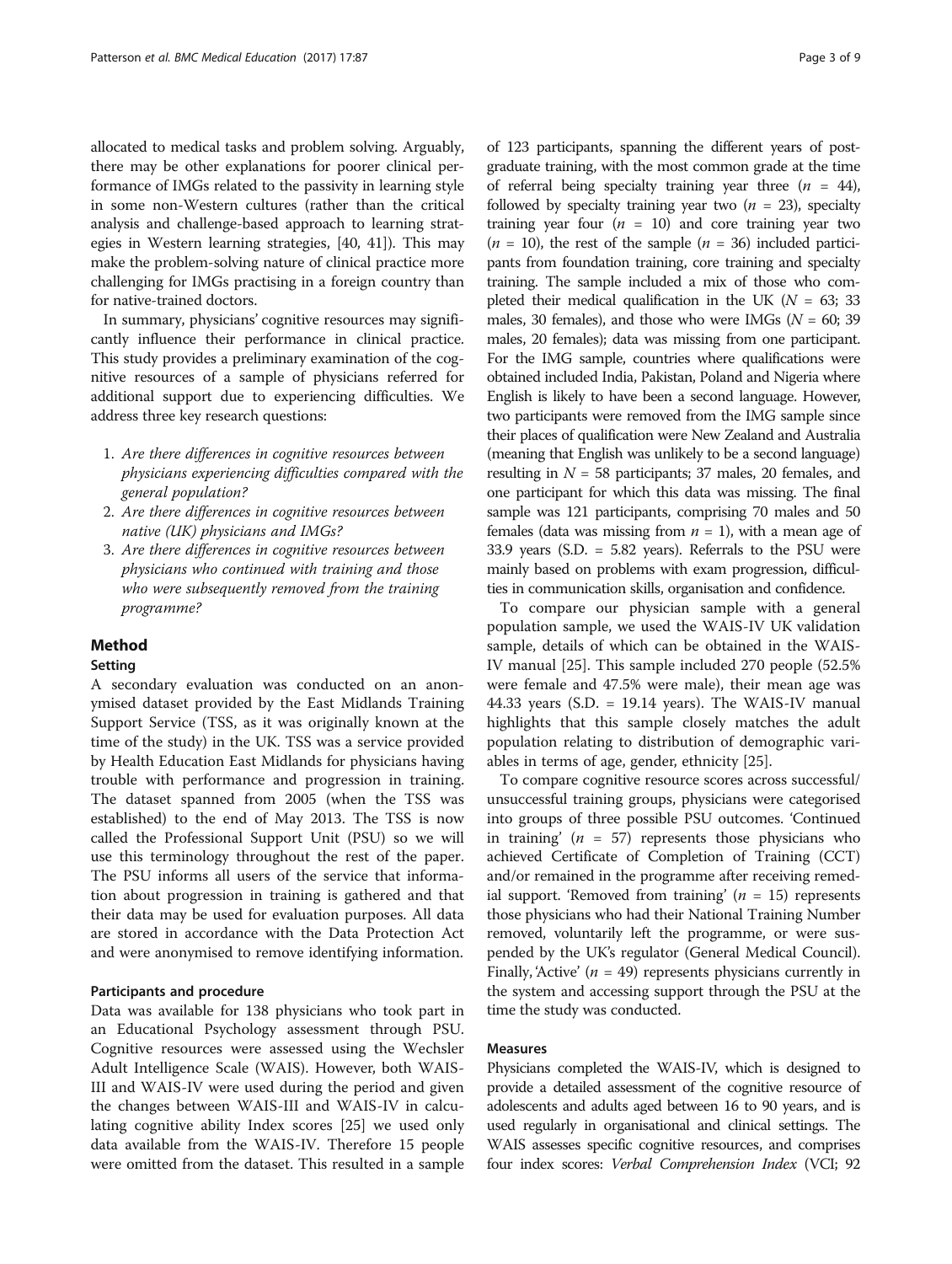items), Perceptual Reasoning Index (PRI; 117 items), Working Memory Index (WMI; 76 items) and Processing Speed Index (PSI; 68 items); it takes approximately 75 min to complete. Evidence of the reliability and validity of the WAIS-IV has been reported [[42\]](#page-8-0). Table 1 outlines how the four WAIS-IV Index scores relate to the physicians' job role.

## Results

To explore the first research question, are there differences in cognitive resources between physicians experiencing difficulties compared with the general population? we examined the means and SDs for the WAIS-IV Index scores and compared this to data taken from the UK general population sample of 270 individuals (see Table [2](#page-4-0) for means and SDs for WAIS-IV Index Scores for physician and UK general population samples).

The WAIS-IV index scores are standardised, with a mean of 100 and standard deviation of 15. This is the standard format for tests of intelligence such as the WAIS-IV [[23, 25\]](#page-8-0) and is generally conducted in this way so that scores can be more readily compared to those from other tests and to aid interpretation by lay-users. The UK general population (WAIS-IV UK norm group) sample parameters are known (accessible from the manual [\[25](#page-8-0)], and outlined in Table [2\)](#page-4-0). A one sample z-test was used to compare the physician sample to the UK general population sample on the WAIS-IV. Given an alpha level of.05 and using a two-tailed design, if z is +/−1.96, the referred physician sample is significantly different from the UK general population sample. We also explored Cohen's d statistic to examine the size of the difference, where as a rule of thumb, 0.2 is a small effect size; 0.5 is medium; 0.8 is large and 1.2 is a very large effect [[43](#page-8-0)].

Results in Table [2](#page-4-0) show that the physician sample does not differ significantly from the UK general population sample in Perceptual Reasoning (PRI) or Processing Speed (PSI). However, the referred sample is significantly higher in Verbal Comprehension (VCI; z = 8.78,  $p < .001$ ,  $d = 1.25$ ) and significantly lower in Working Memory (WMI;  $z = -4.59$ ,  $p = .01$ ,  $d = .29$ ), than the UK general population sample.

To explore the second research question are there differences in cognitive resources between native (UK) physicians and IMGs? we split the sample by place of medical qualification (native versus IMG). Findings show that the native physician sample is significantly higher in Verbal Comprehension than the UK general population sample (with a very large effect). The IMG sample is also significantly higher than the UK general population sample, but to a lesser degree, showing a small effect size (VCI; native physicians:  $z = 9.95$   $p < .001$ ,  $d = 1.25$ ;

Table 1 WAIS-IV index scores: capacities assessed and relevance to physicians' job role<sup>a</sup>

| WAIS Index Primary Capacities Targeted for Assessment                                                      | Relevance to Physicians' Job Role                                                                                                                                                                                                                                                                                                                      |  |  |  |  |  |  |  |  |
|------------------------------------------------------------------------------------------------------------|--------------------------------------------------------------------------------------------------------------------------------------------------------------------------------------------------------------------------------------------------------------------------------------------------------------------------------------------------------|--|--|--|--|--|--|--|--|
| Verbal Comprehension Index                                                                                 | Verbal reasoning and conceptualising ability - synthesising and modelling ideas.                                                                                                                                                                                                                                                                       |  |  |  |  |  |  |  |  |
| Retrieval of verbal information from long-term storage                                                     | Lexical knowledge - receptive and expressive vocabulary. General societal knowledge.                                                                                                                                                                                                                                                                   |  |  |  |  |  |  |  |  |
| Reasoning with verbal information                                                                          | For example: being able to explain information clearly to patients and colleagues; being<br>able to remember the diagnostic criteria for different medical conditions; orally presenting<br>cases and justifying decisions made in relation to care.                                                                                                   |  |  |  |  |  |  |  |  |
| Perceptual Reasoning Index                                                                                 | Interpreting and reasoning with pictorial, diagrammatic, schematic and graphical information -                                                                                                                                                                                                                                                         |  |  |  |  |  |  |  |  |
| Reasoning with nonverbal visual stimuli                                                                    | problems of omission and commission in pattern recognition and matching. Integration of two<br>and three dimensional data. Hypothetico-deductive reasoning.                                                                                                                                                                                            |  |  |  |  |  |  |  |  |
|                                                                                                            | For example: being able to interpret nonverbal information on a patient, e.g. an x-ray or scan;<br>being able to interpret and use presenting visual symptoms to contribute towards making<br>an informed diagnosis.                                                                                                                                   |  |  |  |  |  |  |  |  |
| Working Memory Index                                                                                       | Short-term auditory sequential memory for holding complex patient and colleague                                                                                                                                                                                                                                                                        |  |  |  |  |  |  |  |  |
| Initial registration and holding of information<br>(sometimes referred to as short term memory)            | information in mind. Central executive working memory for mental computation,<br>whilst drawing on information in long term memory, and then executing conclusion<br>in ordered and logical manner. Personal organisation.                                                                                                                             |  |  |  |  |  |  |  |  |
| The mental manipulation of information that is being<br>held in mind (often referred to as working memory) | For example: being able to listen to a patient tell you their symptoms, hold this information<br>in mind, whilst combining it with other information from alternative sources, e.g. past medical<br>history, information from colleagues or family members, whilst also bringing to mind the<br>diagnostic criteria for different possible conditions. |  |  |  |  |  |  |  |  |
| Processing Speed Index                                                                                     | Proofing and clerical checking. Working against the clock in time pressured situations                                                                                                                                                                                                                                                                 |  |  |  |  |  |  |  |  |
| Processing speed with nonverbal, visual stimuli                                                            | without error. Transcribing. Fine motor precision and accuracy. Visual scanning and tracking.<br>Holding data in the visual-spatial sketchpad aspect of working memory. Dealing with<br>cognitive noise (Stroop).                                                                                                                                      |  |  |  |  |  |  |  |  |
|                                                                                                            | For example: being able to quickly scan information about a patient to identify relevant details;<br>proofing reports or clinical notes; analysing nonverbal information (e.g. figures, pictures, images)<br>during a time-pressured exam.                                                                                                             |  |  |  |  |  |  |  |  |

a<br>Adapted from table created by Michael Lock Consultant Psychologists, 2013 and information from 'Primary Capacities Targeted for Assessment' taken from Lichtenberger and Kaufman (2013, Appendix B1)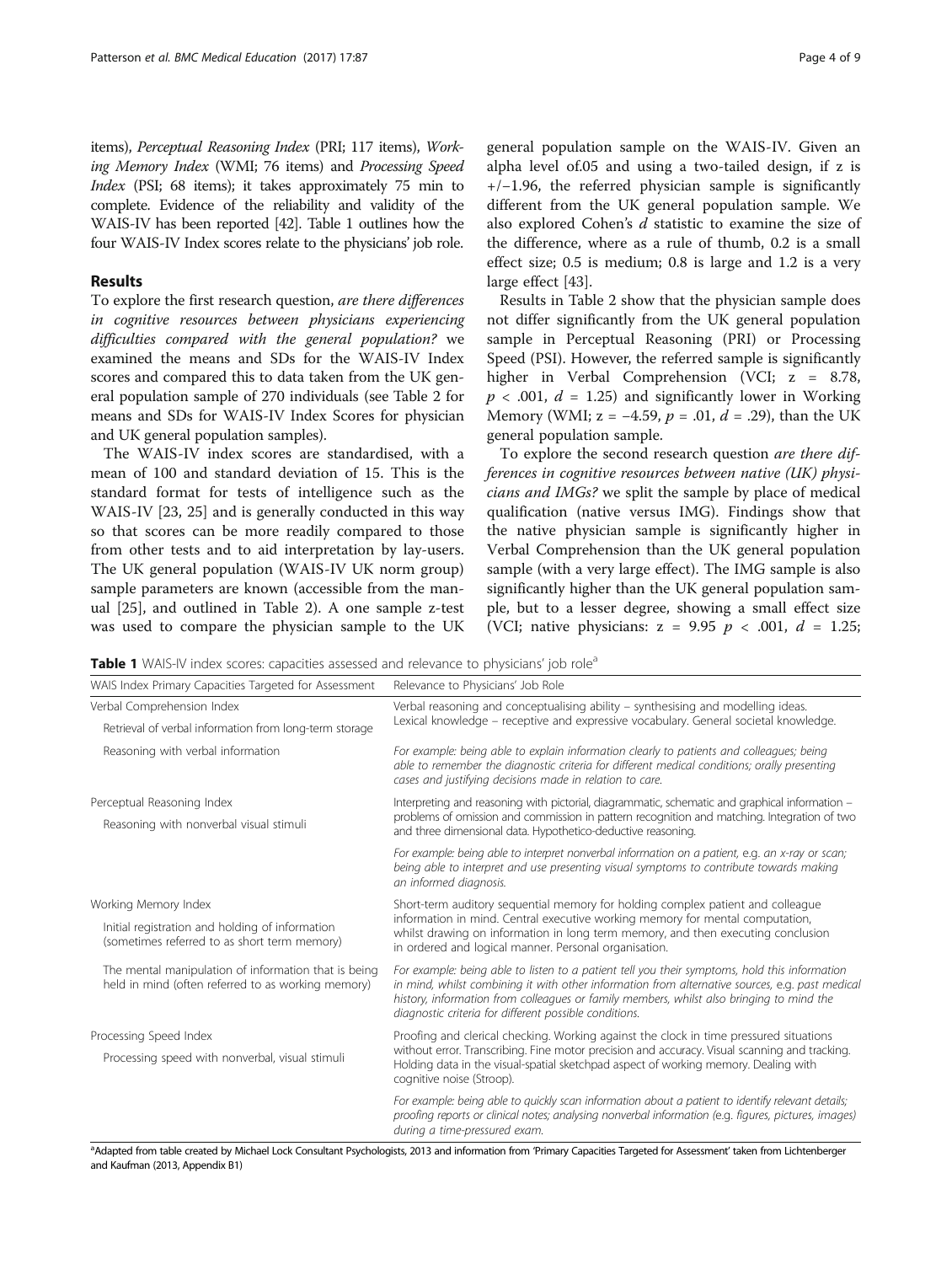<span id="page-4-0"></span>Table 2 Means, SDs and one-sample Z statistics for the current physician sample and the UK WAIS-IV general population sample

|            | UK General Population Sample |        |           | Current sample (IMG & UK Combined) |        |       |         |    | UK Physician Sample |       |                |     | IMG Physician Sample |       |                |  |
|------------|------------------------------|--------|-----------|------------------------------------|--------|-------|---------|----|---------------------|-------|----------------|-----|----------------------|-------|----------------|--|
|            | N                            | Mean   | <b>SD</b> | N                                  | Mean   | SD    | 7       | N. | Mean                | -SD   | $\overline{7}$ | N.  | Mean                 | SБ    | $\overline{7}$ |  |
| VCI        | 270                          | 100.10 | 14.18     | 16                                 | 11.66  | 14.16 | 8.78    | 63 | 7.89                | 12.66 | 9.95           | 53  | 104.26               | 1223  | 2.13           |  |
| PRI        | 270                          | 103.82 | 14.45     | 13                                 | 103.91 | 14.12 | 0.06    | 60 | 108.43              | 13.56 | 2.47           | 53. | 98.79                | 1306  | $-2.53$        |  |
| <b>WMI</b> | 270                          | 104.17 | 15.97     | 19                                 | 97.45  | 9.85  | $-4.59$ | 62 | 98.03               | 9.51  | $-3.03$        | -57 | 96.82                | 10.24 | $-347$         |  |
| PSI        | 270                          | 102.51 | 14.63     | 14                                 | 101.07 | 14.85 | $-1.05$ | 59 | 102.51              | 16.38 | $-.01$         | 55  | 99.53                | 12.97 | $-1.52$        |  |

VCI verbal comprehension index, PRI perceptual reasoning index, WMI working memory index, PSI processing speed index

IMGs:  $z = 2.13$   $p = .03$ ,  $d = .29$ ). This implies that any difference between VCI scores in the UK general population sample and the physician sample are explained to a greater degree by the native physicians.

In addition, the native physician sample is significantly higher on Perceptual Reasoning (PRI; z = 2.47,  $p = .01, d = .32$ , whereas the IMG physician sample is significantly lower (z = −2.53,  $p = .01$ ,  $d = -.35$ ) than the UK general population sample. Both the native and IMG physician samples were significantly lower on Working Memory than the UK general population sample (WMI; native:  $z = -3.03$ ,  $p = .002$ , d =  $-.38$ ; IMG: z =  $-.3.47$ ,  $p < .001$ , d =  $-.46$ ). Neither the native nor the IMG physicians had significantly different Processing Speed (PSI) scores to the UK general population sample.

Finally, to explore the third research question are there differences in cognitive resources between physicians who continued with training and those who were subsequently removed from the training programme? a  $3 \times 2$  multivariate analysis of variance (MANOVA) was used to test the differences in WAIS-IV Index scores between place of qualification and PSU outcome. The equality of covariance matrices using Box's test indicated the assumption of homogeneity was met  $(M = 18.48, p = .65)$ . Table 3 illustrates the descriptive statistics by training outcome and place of training for each of the WAIS-IV scores.

Results showed that there was no significant PSU outcome X place of qualification interaction where Pillai's trace  $V = 0.53$ ,  $F(8, 186) = 0.64$ ,  $p = .74$ , partial  $ETA<sup>2</sup> = .03$ . However, we explored each factor separately, the PSU outcome and the place of qualification, to identify whether the WAIS-IV scores were differentially influenced by these factors.

For PSU outcome, Pillai's trace approached significance on WAIS-IV index scores,  $V = 0.16$ ,  $F(8, 186) = 1.95$ ,  $p = .06$ , partial ETA<sup>2</sup> = .08, although for the same effect, Roy's largest route indicated a significant effect  $\Theta = 0.12$ ,  $F(4, 93) = 2.92$ ,  $p = .03$ . Separate univariate ANOVAs on index scores revealed a significant effect only on Verbal Comprehension (VCI);  $F(2, 113) = 4.42$ ,  $p = .01$ , partial  $ETA<sup>2</sup> = .07$ . Contrasts using the 'continued in training' group as the referent category highlighted that the significant differences in Verbal Comprehension scores are between those 'removed from training' and those who 'continued in training' (mean difference = 11.90,  $p = .004$ , 95% CIs 3.96 to 19.84).

When considering place of qualification, Pillai's trace showed a significant effect on WAIS-IV index scores,  $V = 0.20$ ,  $F(4, 92) = 5.80$ ,  $p < .001$ , partial  $ETA<sup>2</sup> = .20$ . Separate univariate ANOVAs revealed significant effects on Verbal Comprehension (VCI, F(1, 115) = 34.39,  $p < .001$ , partial ETA<sup>2</sup> = .23) and on Perceptual Reasoning (PRI, F(1, 112) = 14.72,  $p < .001$ , partial ETA<sup>2</sup> = .12). In both cases IMGs scored on average lower than those who trained in the UK.

#### **Discussion**

This study is a first step towards understanding the cognitive resources of physicians referred for support due to difficulties experienced during training. Overall, our results indicate that the physicians in our sample had similar Perceptual Reasoning and Processing Speed to the general UK population sample; however, they were significantly higher in Verbal Comprehension and significantly lower in Working Memory. Considering the profile of the sample of referred physicians, they can be described as 'Average' in Perceptual Reasoning, Processing Speed

**Table 3** Means and SDs for WAIS-IV index scores for PSU outcome and place of qualification

|                                                                                       | VCI    |       |        |       | PRI    |      |             |             | WMI         |             |            |       | PSI                |      |         |       |
|---------------------------------------------------------------------------------------|--------|-------|--------|-------|--------|------|-------------|-------------|-------------|-------------|------------|-------|--------------------|------|---------|-------|
|                                                                                       | UΚ     |       | IMG.   |       | UΚ     |      | IMG         |             | lΚ          |             | IMG.       |       | UK                 |      | IMG.    |       |
|                                                                                       | Mean   | -SD.  | Mean   | -SD   | Mean   | - SD | Mean SD     |             | Mean SD     |             | Mean SD    |       | Mean               | - SD | Mean SD |       |
| Continued in training 117.25 10.60 106.53 11.68 108.44 12.97 102.88 14.40 100.59 8.71 |        |       |        |       |        |      |             |             |             |             | 97.29 8.64 |       | 100.69 17.62 98.82 |      |         | 11.88 |
| Removed in training 107.00 8.16 100.20 11.25 103.00 13.40 97.80                       |        |       |        |       |        |      |             |             | 13.67 97.60 | 8.44        | 99.80      | 11.71 | 103.40 13.80 97.00 |      |         | 10.61 |
| Active                                                                                | 122.05 | 14 11 | 103.89 | 12.93 | 108.32 |      | 14.02 94.42 | 13.22 95.84 |             | 10.48 93.89 |            | 9.10  | 102.32 13.08       |      | 98.48   | 13.36 |

VCI verbal comprehension index, PRI perceptual reasoning index, WMI working memory index, PSI processing speed index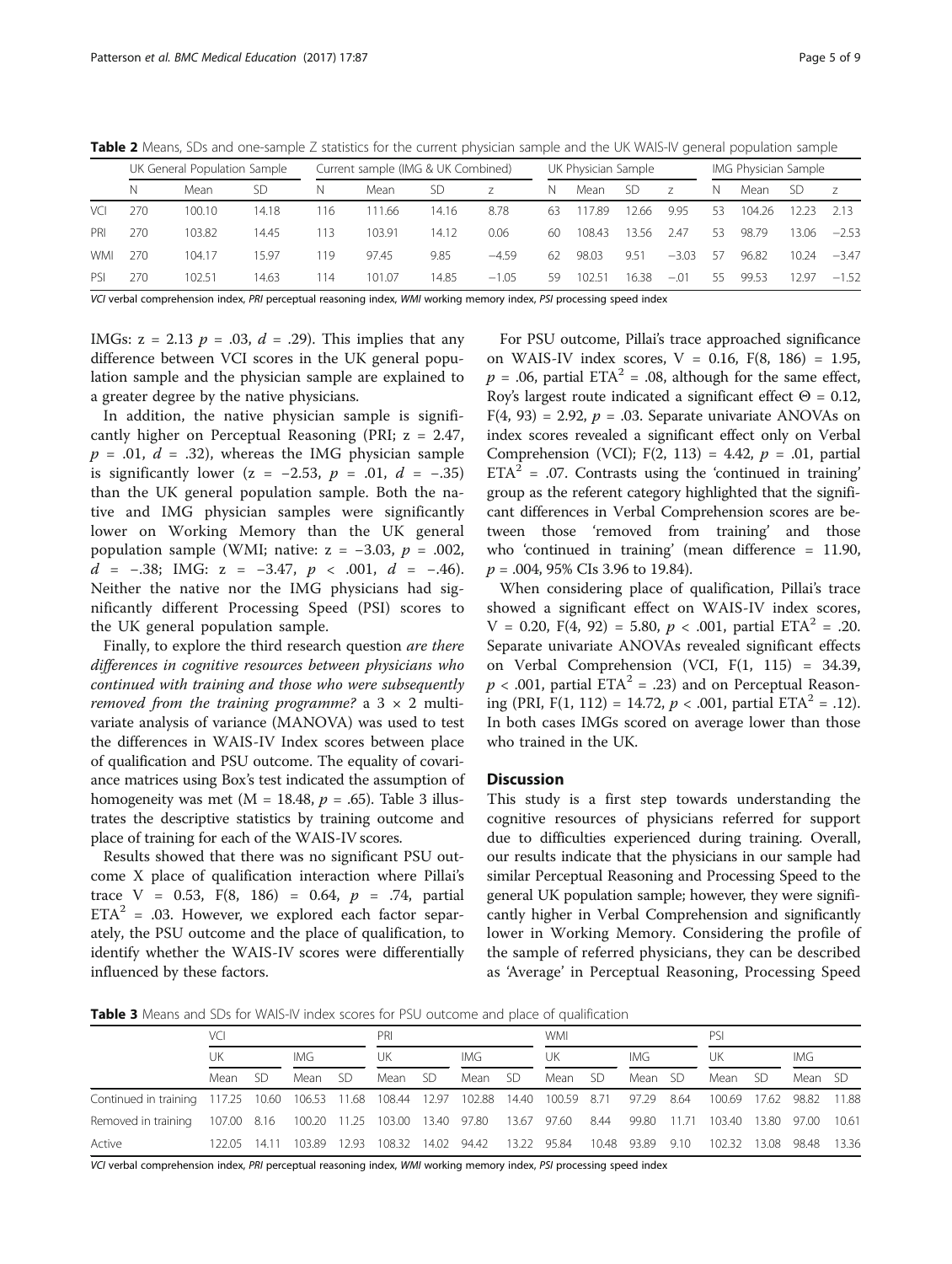and Working Memory, and 'Higher than Average' in Verbal Comprehension [[23](#page-8-0)]. However, research elsewhere suggests that most physicians typically perform within the above average to superior range in these cognitive resources [[12](#page-7-0), [44](#page-8-0)]. Therefore, our findings may suggest that this sample of physicians is performing at a lower level of cognitive functioning than expected. IMG physicians were significantly lower in their Verbal Comprehension and Perceptual Reasoning than those trained in the UK. Furthermore, physicians who continued in training after receiving support scored significantly higher in Verbal Comprehension than those who were removed from training. Since there was no training outcome by place of qualification interaction, it is not the case that IMGs who were removed from training are significantly lower in Verbal Comprehension than other groups.

#### Working memory ability

Findings showed that WM was the lowest of all index scores in the physician sample. This does not mean that the physicians have significant problems in WM, since they are performing within the average band. Rather, because WM represents the ability to hold several pieces of information in the mind at once, and to manipulate and use this information [[24\]](#page-8-0), lower scores may represent limitations in a physician's clinical practice. Since a physician's performance requires rapid processing of patient information and decision making, lower WM could mean that physicians may experience difficulties in identifying the correct decisions.

This latter notion could be explained with reference to dual-processing cognitive theories, which suggests two types of cognitive processes: one that is automatic and unconscious and the other is controlled and conscious. WM capacity is known to moderate the impact of automatic and controlled processes on self-regulatory behaviour [\[45](#page-8-0)]. Controlled processing is cognitively demanding and, in attention-demanding circumstances (such as during clinical practice), high WM capacity promotes the effortful and intentional behaviours of controlled processing, and also inhibits effortless, impulsive and potentially less desired behaviours seen in automatic processing. Experienced physicians generally formulate diagnostic decisions using automatic processing and only in novel/challenging situations would they access controlled processing [\[36](#page-8-0)]. Since the cognitive load for physicians is often high, and they operate in challenging situations, lower WM resources means less access to controlled processing and more likelihood that decisions will be based on automatic processing. This may lead to inappropriate or inaccurate decisions or behaviours. Further, the high cognitive demands of the physician's role may be intensified for IMGs who are less familiar with the local health service. However, with appropriate

training interventions WM could be improved, for example WM training has been conducted successfully in older adults where significant improvements in WM are seen even 8 months after the intervention [\[46\]](#page-8-0). Practically, this implies that earlier identification of struggling physicians would significantly benefit trainees and relevant educational interventions could support them appropriately.

## Verbal comprehension ability

Our findings showed that Verbal Comprehension (the ability to express thoughts verbally; to understand, analyse and interpret written information [[23](#page-8-0)]) differentiates those who continued in, and those who were removed from, training; as well as native and IMG physicians. A physician lower in Verbal Comprehension may experience problems explaining information clearly; when verbally presenting cases; and when justifying decisions, especially under pressure. This may attenuate a physician's clinical performance and progression (e.g. clinical skills, communication skills, exam performance and patient interaction). This is supported by the fact that most physicians were referred because of problems in postgraduate examination performance (which requires a high level of Verbal Comprehension), and difficulties in communication skills and organisation.

Lower scores for IMGs in Verbal Comprehension than native physicians may imply that performance issues are the result of language/accent difficulties. However, as there were no interaction effects, Verbal Comprehension in IMGs does not fully explain progression in training. Individuals whose first language is not English may initially experience problems when expressing thoughts and explaining information clearly [[27](#page-8-0)] and may also overestimate the language capabilities of others or medical understanding amongst patients (since many semi-technical terms are used in general discourse, such as "migraine" [[47](#page-8-0)]); and inappropriately use overly-technical language.

Indeed, even IMGs whose first language is English may struggle to understand accent and colloquial language [[48, 49](#page-8-0)]. In our sample, data were not available for participants' native language so we could not substantiate this. Nevertheless, practising medicine in the UK requires an understanding of the nuances of British language (including humour and irony), which may differ across English-speaking nations. Consider for example the different terminology and phrasing used by Britons compared to Americans; therefore we may infer that some conversation may be challenging for IMGs, even if their first language is English.

#### Perceptual reasoning ability

A possible explanation for the significant differences in PRI for the native physician sample (higher than the UK general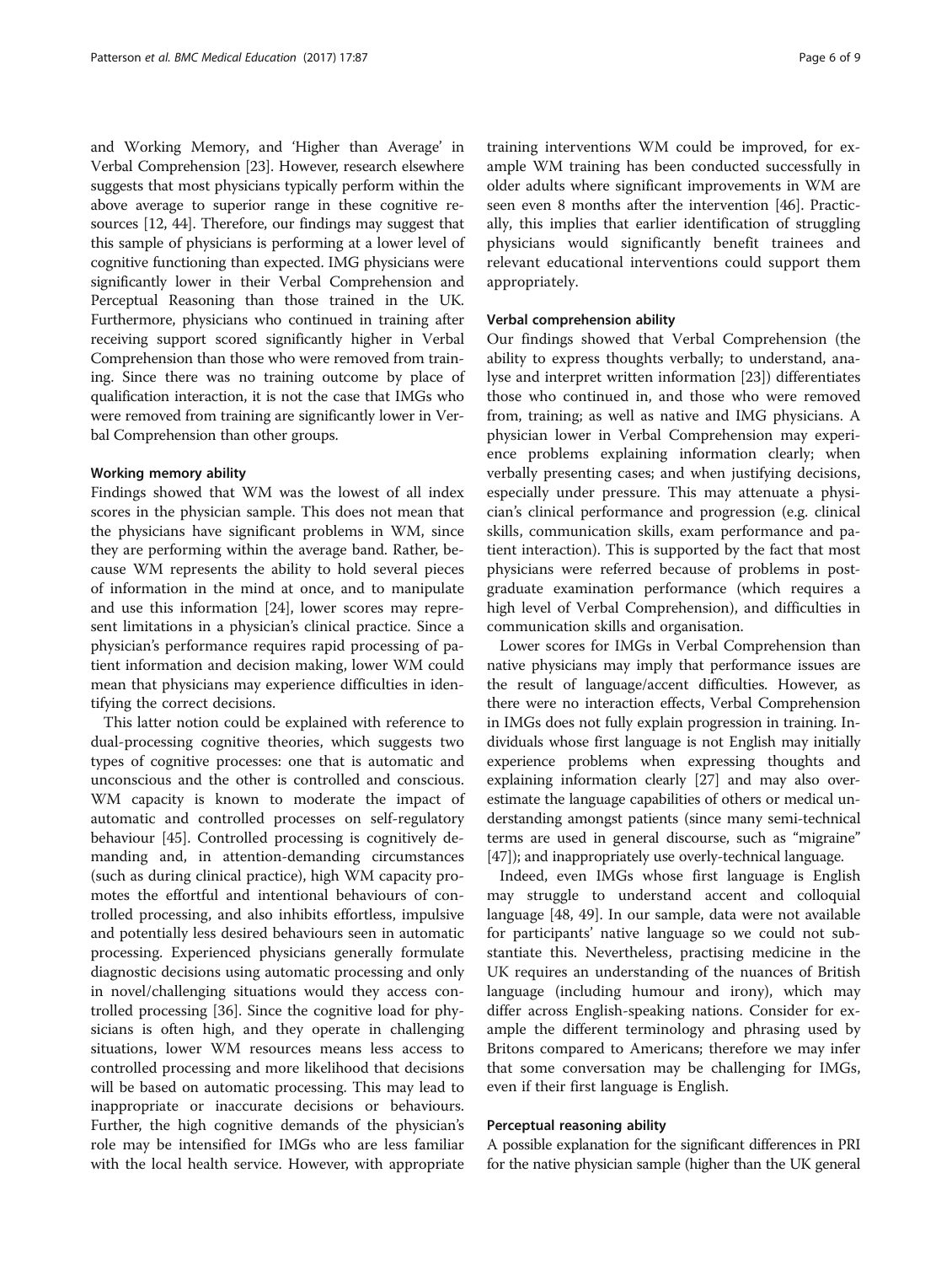population sample) and IMGs (lower than the UK general population sample) is the difference in learning methods between UK- and non-UK-trained doctors. Problem-Based Learning (PBL) is the prevalent approach to teaching in Western cultures [[50](#page-8-0)], which enhances learning by focusing on problem solving in a self-directed and reflective way [[51](#page-8-0)]. PBL positively impacts students' abilities to apply science knowledge and transfer problem-solving skills to 'realworld' situations, across both medical and non-medical contexts [\[52\]](#page-8-0), and has been found to prepare graduates with the knowledge and skills needed to practice in a complex healthcare system [[53](#page-8-0)]. However, the PBL approach to learning is rooted in Western culture [[40](#page-8-0), [54\]](#page-8-0), and other cultures tend to be focussed around teacher-led learning. Therefore, students from non-Western cultures may feel uncertain about the independence required for self-directed and problem-based learning [\[40\]](#page-8-0) and these cultural differences in teaching and learning style may explain the observed differences between IMGs and UK-trained doctors in Perceptual Reasoning. The PRI includes problem solving, placing missing parts into an uncompleted picture, and the ability to differentiate between essential and non-essential details. These are abilities that PBL aims to promote, whereas in teacher-led learning, students learn what is taught to them by 'experts', rather than learning in a selfdirected way [[55](#page-8-0)].

Research by Frambach and colleagues [[40\]](#page-8-0) found that students across different cultures increasingly internalised the principle of self-directed learning as they progressed through their education and training, suggesting that Perceptual Reasoning skills may develop over time with more PBL-based approaches. Therefore, appropriately designed interventions may increase the Perceptual Reasoning ability of physicians experiencing difficulties, via increased PBL-style learning. Future research should investigate the suitability of PBL and other interventions for increasing Perceptual Reasoning ability in physicians experiencing difficulty.

## Implications

Our results are a first step towards understanding the cognitive resources of physicians experiencing difficulty and this may provide a more focussed explanation of difficulties in training, and help to implement targeted interventions for physicians to develop compensatory strategies. The recent literature on cognitive resources training (CT, also known as 'brain training') may provide some insights into possible interventions for physicians facing difficulties. CT is defined as "an intervention providing structured practice on tasks relevant to aspects of cognitive functioning" using standardized tasks and is "intended to address cognitive function and/or cognitive impairment directly" ([\[56](#page-8-0)] p.3). Although the majority of research in this area has focused on elderly participants, the medical context with healthy and comparatively young adults may be an area for exploration. CT approaches in a medical context may include: early testing for cognitive ability, rehabilitation for minor cognitive resource problems [\[57\]](#page-8-0), development of critical thinking skills [[58](#page-8-0)] and WM training [[59](#page-8-0)]. Ultimately it is important to develop interventions for physicians because if left to struggle they may develop further problems which inhibit their progress as effective clinicians. Early interventions would prevent significant costs to the physician, patients and the health service as a whole.

## Limitations

As with any research, there were a number of limitations of the current study that should be noted. First, we were unable to compare WAIS-IV scores with those of a control group of non-referred physicians. However, the UK working population norm group was considered a good comparison group in this context. Second, we did not have data on why physicians were removed from training. This data was not available for data protection reasons. It could be that a subset of individuals within this group left the training programme due to reasons other than those relating to cognitive functioning (e.g. for social, personal or financial reasons). Future research could expand upon our preliminary findings to separate out the causes of physicians being removed from training. Finally, we did not have information regarding whether English was a first language for the participants in our sample. To further substantiate our findings, future research is needed to compare the cognitive resources and clinical performance of IMGs whose first language is English, and those for whom English is a second language. Nevertheless, we believe that this paper highlights some key areas to be considered for physicians in difficulty.

## Conclusions

This preliminary study extended empirical research relating to physicians experiencing difficulties in training. Our findings may go towards explaining some of the difficulties physicians faced. Our sample was lower than may be expected in WM, which could lead to limitations in physicians' performance when making decisions in a fast-paced environment. Verbal Comprehension ability was significantly different between those who continued in, and those who were removed from, training; as well as between native and IMG physicians. Furthermore, while native graduates were significantly higher in Perceptual Reasoning than the UK general population sample, IMGs were significantly lower, which may be attributable to differences in learning styles across countries and cultures. Future research is necessary to expand upon these initial findings, to assess whether the cognitive resources in this study represent a potential taxonomy to explain difficulties faced by physicians in wider samples.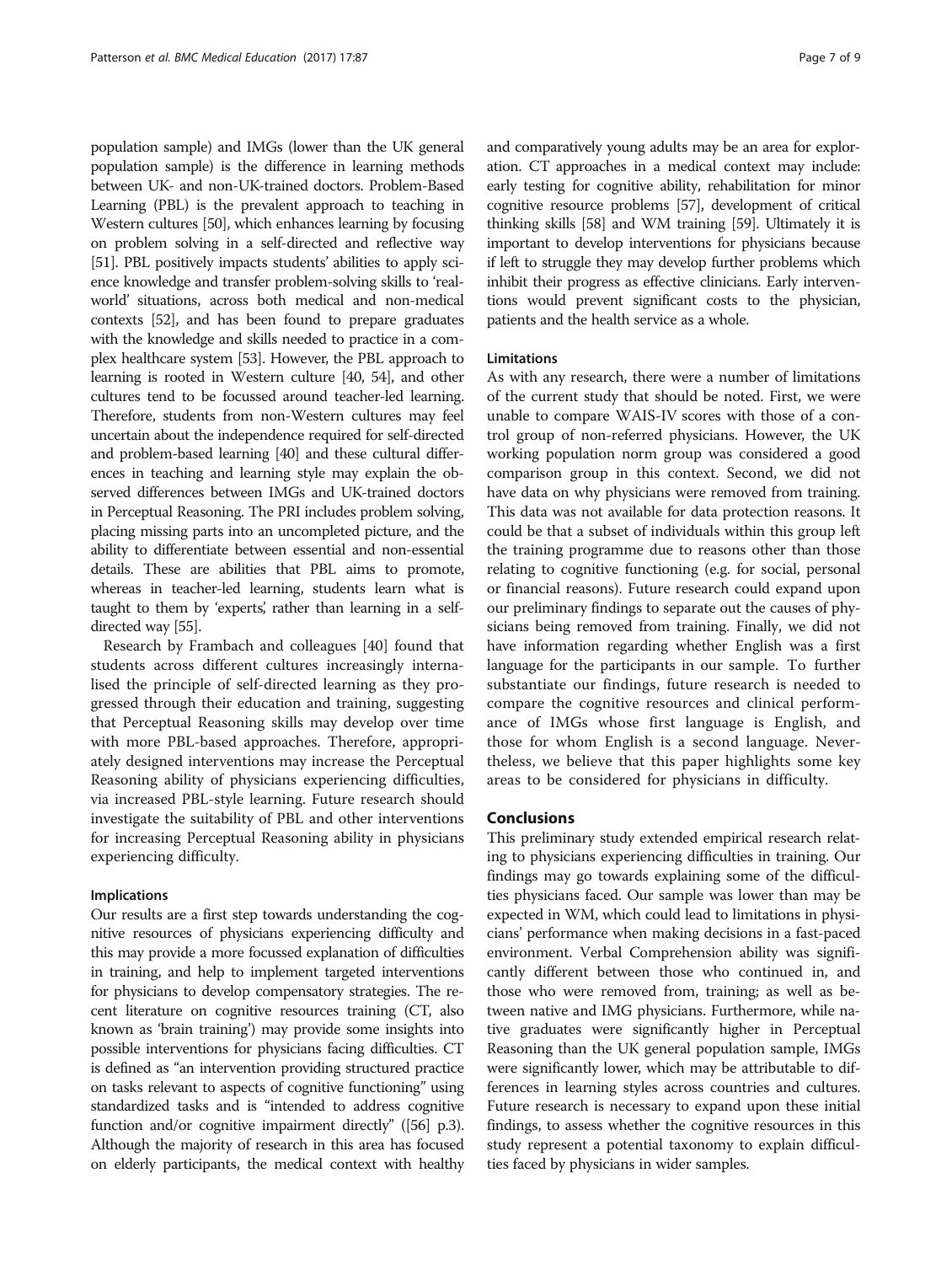#### <span id="page-7-0"></span>Acknowledgements

The authors would like to express sincere thanks to Michael Lock of MLCP who provided the data and aided the interpretation. Our thanks also to Caroline McCarthy from HEEM who facilitated data access and support in the original report on which this paper was based. Finally, we gratefully acknowledge Anna Rosselli at Work Psychology Group for her input into the original report and earlier iterations of the manuscript.

#### Funding

Funding for the study was from HEE East Midlands.

#### Availability of data and materials

The datasets used and/or analysed during the current study are available from the corresponding author on reasonable request.

#### Authors' contributions

FP, JJ and SM conceived of the original study, the study design and methodology; JJ and SM organised data collection. IC, FC and LZ analysed and interpreted the data, and wrote the paper along with FP. All authors commented on the original and final versions of the paper. All authors read and approved the final manuscript.

#### Authors' information

Professor Fiona Patterson is a Professor of Organisational Psychology with expertise in selection and assessment. She is a Visiting Researcher at the University of Cambridge and founding Director for the Work Psychology Group, an international research-led organisational psychology consulting practice. Fran Cousans is an Associate Research Psychologist at Work Psychology Group and teaching fellow in the Department of Neuroscience, Psychology and Behaviour, University of Leicester. Her research interests include the application of occupational psychology to the healthcare context, and she has published and presented her work in this area. She also works with organisations to design, deliver and evaluate interventions including selection systems. Dr. Iain Coyne is Senior Lecturer in Organisational Psychology in the School of Business and Economics, Loughborough University. Iain is a Registered Occupational Psychologist, an Associate Fellow of the British Psychological Society (BPS), past Senior Editor for the BPS Test Reviews and a previous Council member of the International Test Commission.

Dr. Jo Jones FRCPsych is an Associate Postgraduate Dean with a lead role for HEEM Training Support Service. Outside of this role she works clinically as Consultant in the Psychiatry of Intellectual Disabilities in the Nottinghamshire Healthcare NHS Trust. Professor Sheona Macleod is the Postgraduate Dean in Health Education England (HEE), East Midlands, Chair of HEE Deans, HEE Recruitment Advisor and Honorary Professor at the Universities of Nottingham and Leicester. She was a GP in Ashbourne for 26 years.

Dr. Lara Zibarras is a Senior Lecturer at City, University of London and Associate Director for Research at Work Psychology Group. Lara is a Registered Occupational Psychologist and an Associate Fellow of the British Psychological Society (BPS). Her research areas of interest are employee assessment and selection, and innovation; she has published widely in academic journals and presented her research both nationally and internationally.

#### Competing interests

FP, FC and LZ provide advice to Health Education East Midlands (HEEM) on workplace-based assessments through Work Psychology Group, however they do not receive royalties for any method used. IC is an associate of Work Psychology Group. SM is the Postgraduate Dean at HEEM, and JJ is an Associate Postgraduate Dean at HEEM.

#### Consent for publication

Not applicable.

#### Ethics approval and consent to participate

This work was carried out in accordance with the Declaration of Helsinki. With regards to ethics, guidance from the then chair of the local ethics committee (East Midlands Strategic Health Authority) confirmed that since this was a secondary evaluation of a fully anonymised dataset which was already in the public domain, further ethical review and approval was not required.

#### Publisher's Note

Springer Nature remains neutral with regard to jurisdictional claims in published maps and institutional affiliations.

#### Author details

<sup>1</sup>Work Psychology Group, Derby, UK. <sup>2</sup>Department of Neuroscience, Psychology and Behavoiur, University of Leicester, Leicester, UK. <sup>3</sup>School of Business and Economics, Loughborough University, Loughborough, UK. <sup>4</sup>Health Education East Midlands, Nottingham, UK.<sup>5</sup>City, University of London, London, UK.

## Received: 9 February 2016 Accepted: 26 April 2017 Published online: 15 May 2017

#### References

- 1. Mitchell C, Bhat S, Herbert A, Baker P. Workplace-based assessments of junior doctors: do scores predict training difficulties? Med Educ. 2011;45(12): 1190–8.
- 2. Patterson F, Knight A, Stewart F, Mac Leod S, How best to assist struggling trainees? Developing an evidence-based framework to guide support interventions. Educ Prim Care. Sep. 2013;24(5):330–9.
- Holmboe ES, Wang Y, Meehan TP, Tate JP, Ho SY, Starkey KS, Lipner RS. Association between maintenance of certification examination scores and quality of care for Medicare beneficiaries. Arch Intern Med. 2008;168(13):1396–403.
- 4. Norcini JJ, Lipner RS, Kimball HR. Certifying examination performance and patient outcomes following acute myocardial infarction. Med Educ. 2002; 36(9):853–9.
- 5. Tamblyn R, Abrahamowicz M, Dauphinee WD, Hanley JA, Norcini J, Girard N, Grand-Maison P, Brailovsky C. Association between licensure examination scores and practice in primary care. J Am Med Assoc. 2002;288(23):3019–26.
- 6. Wenghofer E, Klass D, Abrahamowicz M, Dauphinee D, Jacques A, Smee S, Blackmore D, Winslade N, Reidel K, Bartman I, T. R. Doctor scores on national qualifying examinations predict quality of care in future practice. Med Educ. 2009;43(12):1166–73.
- 7. Lachman R, Lachman J, Butterfield E. Cognitive psychology and information processing: an introduction. New York: Psychology Press; 2015.
- 8. Jarodzka H, Boshuizen H, Kirschner P. Cognitive skills in catheter-based cardiovascular interventions. In: Lanzer P, editor. Catheter-based cardiovascular interventions; 2012. p. 69–86.
- 9. Korinek LL, Thompson LL, McRae C, Korinek E. Do physicians referred for competency evaluations have underlying cognitive problems? Acad Med. 2009;84(8):1015–21.
- 10. Turnbull J, Carbotte R, Hanna E, Norman G, Cunnington J, Ferguson B, Kaigas T. Cognitive difficulty in physicians. Acad Med. 2000;75:177–81.
- 11. Turnbull J, Cunnington J, Unsal A, Norman G, Ferguson B. Competence and cognitive difficulty in physicians: a follow-up study. Acad Med. 2006;81(10):915–8.
- 12. Perry W, Crean RD. A retrospective review of the neuropsychological test performance of physicians referred for medical infractions. Arch Clin Neuropsychol. 2005;20:161–70.
- 13. Yao DC, Wright SM. National survey of internal medicine residency program directors regarding problem residents. J Am Med Assoc. 2000;284(9):1099–104.
- 14. Smith C, Stevens N, Servis M. A general framework for approaching residents in difficulty. Fam Med. 2007;39(5):331–6.
- 15. Patel R, Sandars J, Carr S. Clinical diagnostic decision-making in real life contexts: a trans-theoretical approach for teaching: AMEE guide no. 95. Med Teach. 2015;37(3):211–27.
- 16. Ferguson E, Semper H, Yates J, Fitzgerald JE, Skatova A, James D. The 'dark side' and 'bright side' of personality: when too much conscientiousness and too little anxiety are detrimental with respect to the acquisition of medical knowledge and skill. PLoS One. 2014;9(2):e88606.
- 17. E. Ferguson, D. James, and L. Madeley, "Factors associated with success in medical school: systematic review of the literature," BMJ, vol. 324, no. April, pp. 952–957, 2002.
- 18. Sandars J, Patel R, Steele H, McAreavey M. Developmental student support in undergraduate medical education: AMEE guide no. 92. Med. Teach. 2014; 36(12):1015–26.
- 19. Patel R, Tarrant C, Bonas S, Yates J, Sandars J. The struggling student: a thematic analysis from the self-regulated learning perspective. Med Educ. 2015;49(4):417–26.
- 20. Patterson F, Tavabie A, Denney M, Kerrin M, Ashworth V, Koczwara A, MacLeod S. A new competency model for general practice: implications for selection, training, and careers. Br J Gen Pract. 2013;63(610):e331–8.
- 21. Hays RB, Lawson M, Gray C. Problems presented by medical students seeking support: a possible intervention framework. Med. Teach. 2011;33(2):161–4.